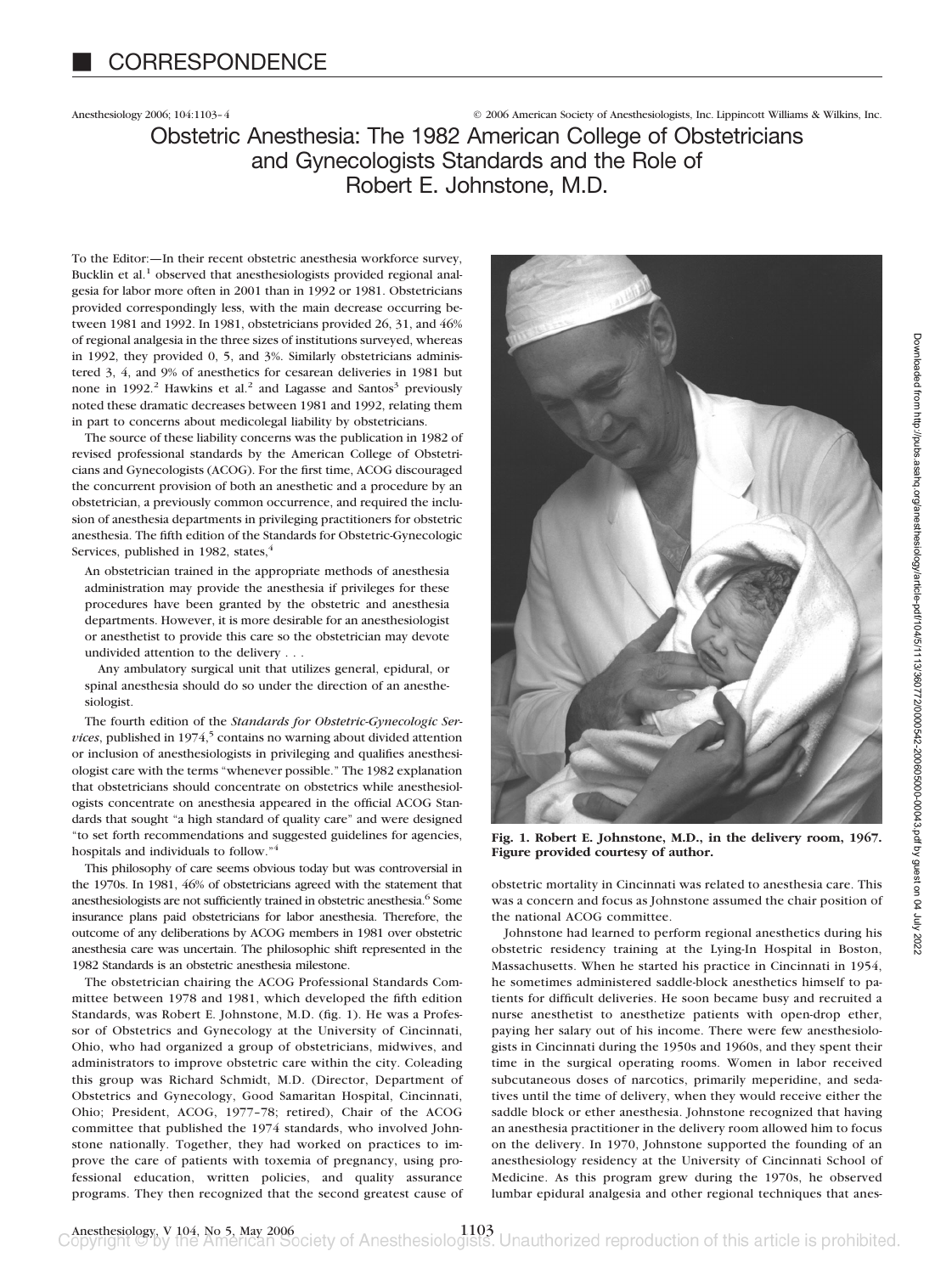thesiologists could provide. He encouraged the participation of anesthesiologists in obstetric care and supported insurance payments for their services. Johnstone recognized improvements in patient outcomes as anesthesiologists provided more care.

The personal experiences by Johnstone with anesthesiology influenced him to advocate obstetric anesthesia care by anesthesiologists. During the 1970s, his son became an anesthesiologist, training in Philadelphia, Pennsylvania, and practicing in Alabama, and provided additional information about what anesthesiologists could do. They once discussed an unfortunate case in Alabama where an obstetrician administered a saddle-block anesthetic to a woman, delivered a baby with forceps, and then looked up to discover that the patient had arrested. Reinforced with such anecdotes and relying on personal observations, Johnstone was able in 1981 to lead a committee of obstetricians to a new standard: anesthesia by anesthesiologists.

Johnstone retired in 1988 but remains proud of his contribution to improving obstetric care (personal verbal communications from Robert E. Johnstone, M.D., Professor, Obstetrics and Gynecology, University of Cincinnati, Cincinnati, Ohio; Director, Department of Obstetrics and Gynecology, Christ Hospital, Cincinnati, Ohio; retired). His con-

In Reply:—We appreciate the comments and historical perspective regarding the provision of obstetric anesthesia provided by Robert E. Johnstone II, M.D. In his letter, he outlines the pivotal role of his father, Robert E. Johnstone, M.D., as well as contributions from the American College of Obstetricians and Gynecologists (ACOG) in improving obstetric anesthesia services. Beginning in 1981, Johnstone led the ACOG to new standards of care, i.e., anesthesia provided by anesthesiologists and not by obstetricians. Since that time, surveys have consistently demonstrated dramatic reductions in the number of obstetric anesthetics provided by obstetricians. For example, in 1981, obstetricians performed between 26 and 46% of regional analgesics for labor in all sizes of hospitals.<sup>1</sup> However, in 2001, obstetricians performed only  $1-6%$  of these procedures.2 The most recent Guidelines for Perinatal Care state,

An obstetrician may administer the anesthesia if granted privileges for these procedures. However, having an anesthesiologist or anesthetist provide this care permits the obstetrician to give undivided attention to the delivery. If obstetric anesthesia is provided by obstetricians, the director of anesthesia services should participate with a representative of the obstetric department in the formulation of procedures designed to ensure the uniform quality of anesthesia services throughout the hospital.<sup>3</sup>

In addition to these changes that were fundamental to improving patient safety, leaders within the American Society of Anesthesiologists (ASA) have also been instrumental in establishing guidelines and practice parameters to continue these efforts. The ASA published one of the first documents in 1988. Although not guaranteed to provide a specific outcome, the Guidelines for Regional Anesthesia in Obstetrics were designed to provide anesthesia care providers with a framework that allowed them to interpret and establish guidelines for their own practices.\* Other efforts to encourage

tribution is reported as an explanation for some changes noted in the obstetric anesthesia workforce surveys and an important step in the development of anesthesiology.

**Robert E. Johnstone II, M.D.,** West Virginia University, Morgantown, West Virginia. johnstoner@rcbhsc.wvu.edu

### **References**

1. Bucklin BA, Hawkins JL, Anderson JR, Ullrich FA: Obstetric anesthesia workforce survey. ANESTHESIOLOGY 2005; 103:645–53

2. Hawkins JL, Gibbs CP, Orleans M, Martin-Salvaj G: Obstetric anesthesia work force survey, 1981 versus 1992. ANESTHESIOLOGY 1997; 87:135–43

3. Lagasse RS, Santos AC: Obstetric anesthesia coverage. ANESTHESIOLOGY 1997; 87:4–5

4. American College of Obstetricians and Gynecologists: Standards for Obstetric-Gynecologic Services. Washington, D.C., American College of Obstetricians and Gynecologists, 1982

5. American College of Obstetricians and Gynecologists: Standards for Obstetric-Gynecologic Services. Chicago, American College of Obstetricians and Gynecologists, 1974

6. Gibbs CP, Krischer J, Peckham BM, Sharp H, Kirschbaum TH: Obstetric anesthesia: A national survey. ANESTHESIOLOGY 1986; 65:298–306

(Accepted for publication January 23, 2006.)

Anesthesiology 2006; 104:1104-5 © 2006 American Society of Anesthesiologists, Inc. Lippincott Williams & Wilkins, Inc.

quality patient care have included publication of Practice Guidelines for Obstetrical Anesthesia in 1999. $4$  Although these evidencebased, systematically developed recommendations were not intended to serve as standards or absolute requirements, they provide basic recommendations to assist practitioners in decision making. More recently, Optimal Goals for Anesthesia Care in Obstetrics, a joint statement by the ASA and ACOG, was published to further emphasize the importance of collaborative efforts by anesthesiologists and obstetricians in the provision of safe and most effective care for obstetric patients.†

Despite many advancements in the practice of obstetric anesthesia, there has been debate within the specialty resulting from denial of payment for regional labor analgesia by third-party payers.<sup>2</sup> In these cases, reimbursement was denied because of a lack of "medical indication." In response, the ASA and ACOG issued a Statement on Pain Relief during Labor in 2000 with revision in 2004.<sup>5</sup> According to this statement,

Labor results in severe pain for many women. There is no circumstance where it is considered acceptable for a person to experience untreated severe pain, amenable to safe intervention, while under a physician's care. It is the position of ACOG and ASA that third-party payers who provide reimbursement for obstetric services should not deny reimbursement for regional analgesia/anesthesia because of an absence of other "medical indications."

Johnstone has provided interesting historical information about early efforts by the ACOG to improve patient safety and care. Since that time, a number of substantial changes have occurred in the practice of obstetric anesthesia, as evidenced by data from the 1981, 1992, and 2001 workforce surveys.1,2,6 The most recent survey suggested that more parturients used some type of analgesia for labor than ever before and that regional anesthesia for cesarean delivery is the preferred technique. Despite controversy and continued economic pressure, more anesthesiologists are actively involved in the practice of obstetric anesthesiology and continue to strive for safe and effective care of obstetric patients.

**Brenda A. Bucklin, M.D.,‡ and Joy L. Hawkins, M.D.** ‡University of Colorado School of Medicine, Denver, Colorado. brenda.bucklin@uchsc.edu

<sup>\*</sup> American Society of Anesthesiologists: Guidelines for Regional Anesthesia in Obstetrics, American Society of Anesthesiologists, 1988, last amended in 2000. Available at: www.asahq.org/publicationsAndServices/standards/24.html. Accessed December 20, 2005.

<sup>†</sup> American Society of Anesthesiologists and American College of Obstetricians and Gynecologists: Optimal Goals for Anesthesia Care in Obstetrics, American Society of Anesthesiologists, 2000. Available at: www.asahq.org/publicationsAndServices/standards/24.html. Accessed December 20, 2005.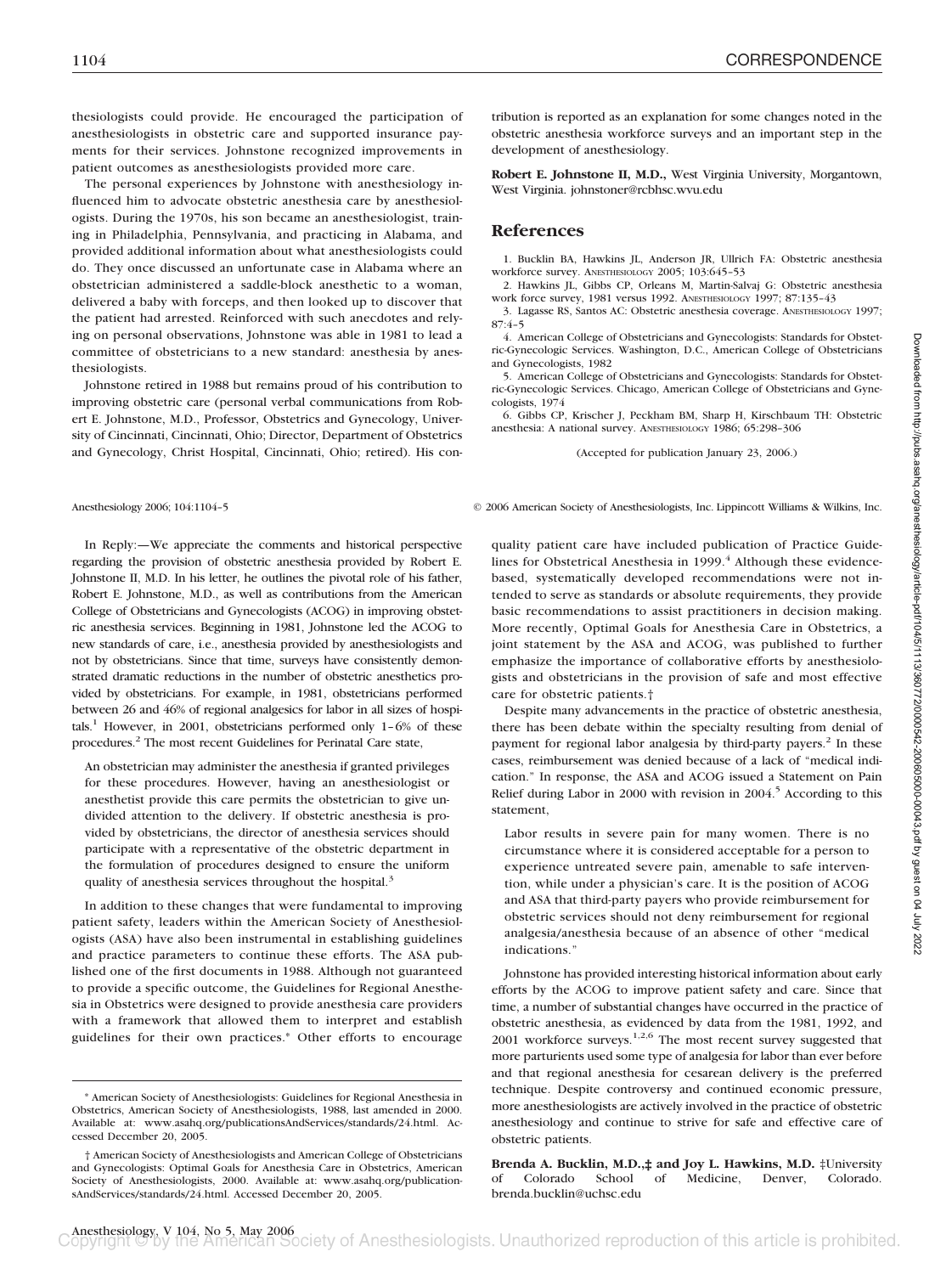### **References**

1. Gibbs CP, Krischer J, Peckham BM, Sharp H, Kirschbaum TH: Obstetric anesthesia: A national survey. ANESTHESIOLOGY 1986; 65:298–306

2. Bucklin BA, Hawkins JL, Anderson JR, Ullrich FA: Obstetric anesthesia workforce survey: Twenty-year update. ANESTHESIOLOGY 2005; 103:645–53

3. American Academy of Pediatrics and American College of Obstetricians and Gynecologists: Guidelines for Perinatal Care, 5th edition. Elk Grove Village, Illinois; Washington, D.C., American Academy of Pediatrics and American College of Obstetricians and Gynecologists, 2002, p 140

4. Practice guidelines for obstetrical anesthesia: A report by the American Society of Anesthesiologists Task Force on Obstetrical Anesthesia. ANESTHESIOLOGY 1999; 90:600–11

5. American College of Obstetricians and Gynecologists Committee Opinion #295: Pain relief during labor. Obstet Gynecol 2004; 104:213

6. Hawkins JL, Gibbs CP, Orleans M, Martin-Salvaj G, Beaty B: Obstetric anesthesia work force survey, 1981 versus 1992. ANESTHESIOLOGY 1997; 87: 135–43

(Accepted for publication January 23, 2006.)

Anesthesiology 2006; 104:1105 © 2006 American Society of Anesthesiologists, Inc. Lippincott Williams & Wilkins, Inc.

# Proper Priority Please

To the Editor:—One always needs to be careful about stating that anything is "new," and I wonder if I might suggest to Ueda et al.<sup>1</sup> that they were incautious in their claim in regard to the use of regular intermittent bolus administration of epidural local anesthetic. This technique was studied in Edinburgh, many years ago, in both open<sup>2</sup> and randomized double-blind<sup>3</sup> studies in gynecologic patients. I am delighted that others are now studying this method of administration, but priority in this regard belongs properly to Bruce Scott, Stan Schweitzer, and John Thorn.

**John A. W. Wildsmith, M.D., F.R.C.A., F.R.C.P.Ed.,** Ninewells Hospital and Medical School, Dundee, United Kingdom. j.a.w.wildsmith@dundee.ac.uk

In Reply:—We read with interest the comments from Dr. Wildsmith. We agree that many investigators have made important contributions to the mode of epidural infusion. A comparison between continuous infusion versus bolus technique was reported in  $1975<sup>1</sup>$  Drs. Scott, Schweitzer, and Thorn used a pump to administer regular intermittent top-up doses  $1982<sup>2</sup>$  Doses were 6–10 ml local anesthetic every 2 h. Observations with the regimen included "the spread of nerve block was much wider than necessary."

The fundamental difference we described is a much smaller volume of the local anesthetic and more frequent administration. Our technique delivers a mini-bolus of 1 ml local anesthetic every 20 min.<sup>3</sup> Compared with the large-volume, intermittent top-up technique described above, our method is closer to the continuous infusion technique. Like a continuous infusion, the incidence of hypotension or bradycardia is negligible with our technique. However, the quality of analgesia is superior. An analogy is a quiet beach where small waves

### **References**

1. Ueda K, Ueda W, Manabe M: A comparative study of sequential epidural bolus technique and continuous epidural infusion. ANESTHESIOLOGY 2005; 103: 126–9

2. Scott DB, Schweitzer S, Thorn J: Epidural block in postoperative pain relief. Reg Anesth 1982; 7:135–9

3. Duncan LA, Fried MJ, Lee A, Wildsmith JAW: Comparison of continuous and intermittent administration of extradural bupivacaine for analgesia after lower abdominal surgery. Br J Anaesth 1998; 80:7–10

(Accepted for publication January 23, 2006.)

Anesthesiology 2006; 104:1105 © 2006 American Society of Anesthesiologists, Inc. Lippincott Williams & Wilkins, Inc.

repeatedly wet the sand. We believe our small, frequent-dose technique is a new and effective method of epidural analgesia.

**Kenichi Ueda, M.D., Ph.D.,\* Wasa Ueda, M.D., Ph.D., Masanobu Manabe, M.D., Ph.D.** \*The University of Iowa Hospitals and Clinics, Iowa City, Iowa. uedak@gf6.so-net.ne.jp or kenichi-ueda@uiowa.edu

### **References**

1. Griffiths DP, Diamond AW, Cameron JD: Postoperative extradural analgesia

following thoracic surgery: A feasibility study. Br J Anaesth 1975; 47:48–55 2. Scott DB, Schweitzer S, Thorn J: Epidural block in postoperative pain relief. Reg Anesth 1982; 7:135–9

3. Ueda K, Ueda W, Manabe M: A comparative study of sequential epidural bolus technique and continuous epidural infusion. ANESTHESIOLOGY 2005; 103: 126–9

(Accepted for publication January 23, 2006.)

Anesthesiology 2006; 104:1105–6 © 2006 American Society of Anesthesiologists, Inc. Lippincott Williams & Wilkins, Inc.

## Bring Rapidly Degradable Hydroxyethyl Starch to the United States

To the Editor:—We read with great interest the review article of Dr. Kozek-Langenecker on the effects of hydroxyethyl starch (HES) solutions on hemostasis.<sup>1</sup> We agree with Dr. Kozek-Langenecker's conclusion that rapidly degradable HES is favored for relatively beneficial low risk for hemostatic derangements, postoperative blood loss, and reoperation rates. We would like to add some considerations to the article's recommendations.

First, Dr. Kozek-Langenecker's practical recommendation that rapidly degradable HES is a suitable volume expander in the routine perioperative setting because of the adequate volume efficacy and the low risk of hemostatic derangement<sup>1</sup> may not be useful in the United States because rapidly degradable HES is not commercially available in the United States.

Second, at our level 1 trauma center, we still experience adverse reactions such as exacerbation of coagulopathy among injured patients despite the very restrictive use of slowly degradable HES. Therefore, the article's recommendation to simply restrict usage of slowly degradable HES types whenever hemostatic competence is critical<sup>1</sup> may not be advisable.

Finally, the article admits that "in Europe, a large variety of HES products are commercially available but are dominated by rapidly degradable HES preparations, whereas slowly degradable HES preparations are mainly available in the United States."1 Notwithstanding the fact that Food and Drug Administration regulations and commercial marketability of HES are beyond the scope of the article, the editor would have significantly contributed to the article's value if an editorial review has been devoted to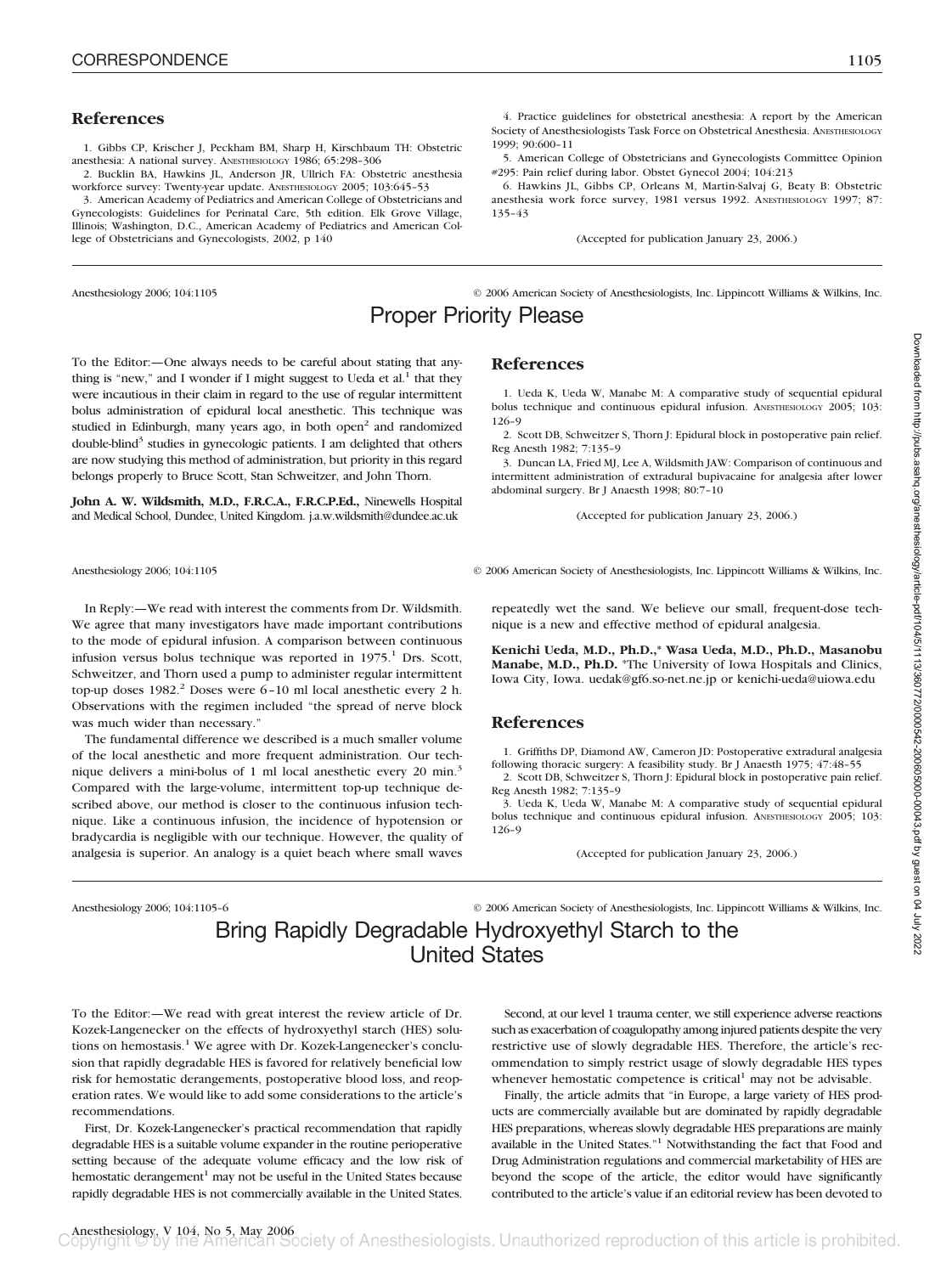the reasons why the availability and distribution of HES significantly differ between Europe and the United States. More importantly, now that the author has shown that rapidly degradable HES is better suited for trauma centers, the more important question becomes, What does it take to make rapidly degradable HES widely available in the United States? In addition, the publication of this article is worthy of both praise and criticism: praise for its in-depth explanation of HES's effects on hemostasis, especially for indicating and contraindicating the use of both rapidly degradable and slowly degradable HES; and criticism for leaving the reader frustratingly in search of a rapidly degradable HES counterpart in the United States.

In Reply:—I appreciate Drs. Tang, Pittet, and Ganter's interest in my article on the effects of hydroxyethyl starch (HES) solutions on hemostasis<sup>1</sup> and their interesting comments. I agree completely with these authors that the availability of HES solutions varies considerably among the continents. In the United States, slowly degradable HES preparations are currently approved for perioperative intravascular volume expansion, whereas in Europe, a variety of new-generation rapidly degradable HESs are approved and widely popular. The reason for the different approaches, however, remains unclear to me.

My article was by no means intended to frustrate American readers of ANESTHESIOLOGY. My aim was to elaborate on the effects of HES preparations on cellular and humoral coagulation and to derive some practical recommendations. In contrast to Dr. Tang et al., I am convinced that these logical conclusions are useful and advisable. The urgent call for rapidly degradable HES as a suitable volume expander with adequate volume efficacy and low risk of hemostatic side effects from overseas colleagues is easy to understand. How to implement supply and availability on the market, however, is beyond the scope of

**Julin F. Tang, M.D., M.S.,\* Jean-Francois Pittet, M.D., Michael T. Ganter, M.D.** \*University of California, San Francisco, California. tangj@anesthesia.ucsf.edu

### **Reference**

1. Kozek-Langenecker SA: Effects of hydroxyethyl starch solutions on hemostasis. ANESTHESIOLOGY 2005; 103:654–60

(Accepted for publication January 24, 2006.)

Anesthesiology 2006; 104:1106 © 2006 American Society of Anesthesiologists, Inc. Lippincott Williams & Wilkins, Inc.

my article. These issues have to be tackled by the national anesthesiologic societies and the respective authorities. Until now, rapidly degradable HES solutions have already been used for scientific purposes in the United States.<sup>2</sup> I strongly believe that such large-scale overseas studies using rapidly degradable HES in connection with our European experience will pave the way to Food and Drug Administration approval.

**Sibylle Kozek-Langenecker, M.D.,** Medical University of Vienna, Vienna, Austria. sibylle.kozek@meduniwien.ac.at

### **References**

1. Kozek-Langenecker SA: Effects of hydroxyethyl starch solutions on hemostasis. ANESTHESIOLOGY 2005; 103:654–60

2. Gandhi S, Warltier D, Weiskopf R, Bepperling F, Baus D, Jungheinrich C: Volume substitution therapy with HES 130/0.4 (Voluven®) versus HES 450/0.7 (hetastarch) during major orthopedic surgery. Critical Care 2005; 9:P206

(Accepted for publication January 24, 2006.)

Anesthesiology 2006; 104:1106 © 2006 American Society of Anesthesiologists, Inc. Lippincott Williams & Wilkins, Inc.

Package Inserts Are a Must Read for Anesthesiologists

To the Editor:—I read with interest the recent report and accompanying editorial regarding package inserts or the label for medications.<sup>1,2</sup> This important subject has previously received little attention in the anesthesiology literature.

Anesthesiologists are in an envious position relative to many other medical specialties because they regularly use only a limited number of medications. This makes it all the easier to be familiar with the package inserts for these drugs. The inserts are free and convenient. They contain a wealth of information such as indications, contraindications, side effects, and drug interactions.

Physicians should be aware of the indications for drugs and realize that they can be criticized for using them in off-label applications if problems arise. A case in point is the intrathecal use of fentanyl.<sup>1</sup> Indeed, armed with the knowledge that this common

application is not indicated, clinicians could push for appropriate testing for its approval.

Those medications carrying boxed warnings, the most stringent type, deserve special attention. Some examples are succinylcholine, droperidol, midazolam, and ketorolac.

**Mitchel B. Sosis, M.S., M.D., Ph.D.,** Holy Redeemer Hospital and Medical Center, Meadowbrook, Pennsylvania. mitchelsosis@hotmail.com

### **References**

1. Chang NS, Simone AF, Schultheis LW: From the FDA: What's in a label? A guide for the anesthesia practitioner. ANESTHESIOLOGY 2005; 103:179–85 2. Roizen MF: What's wrong with this label? ANESTHESIOLOGY 2005; 103:4–5

(Accepted for publication January 20, 2006.)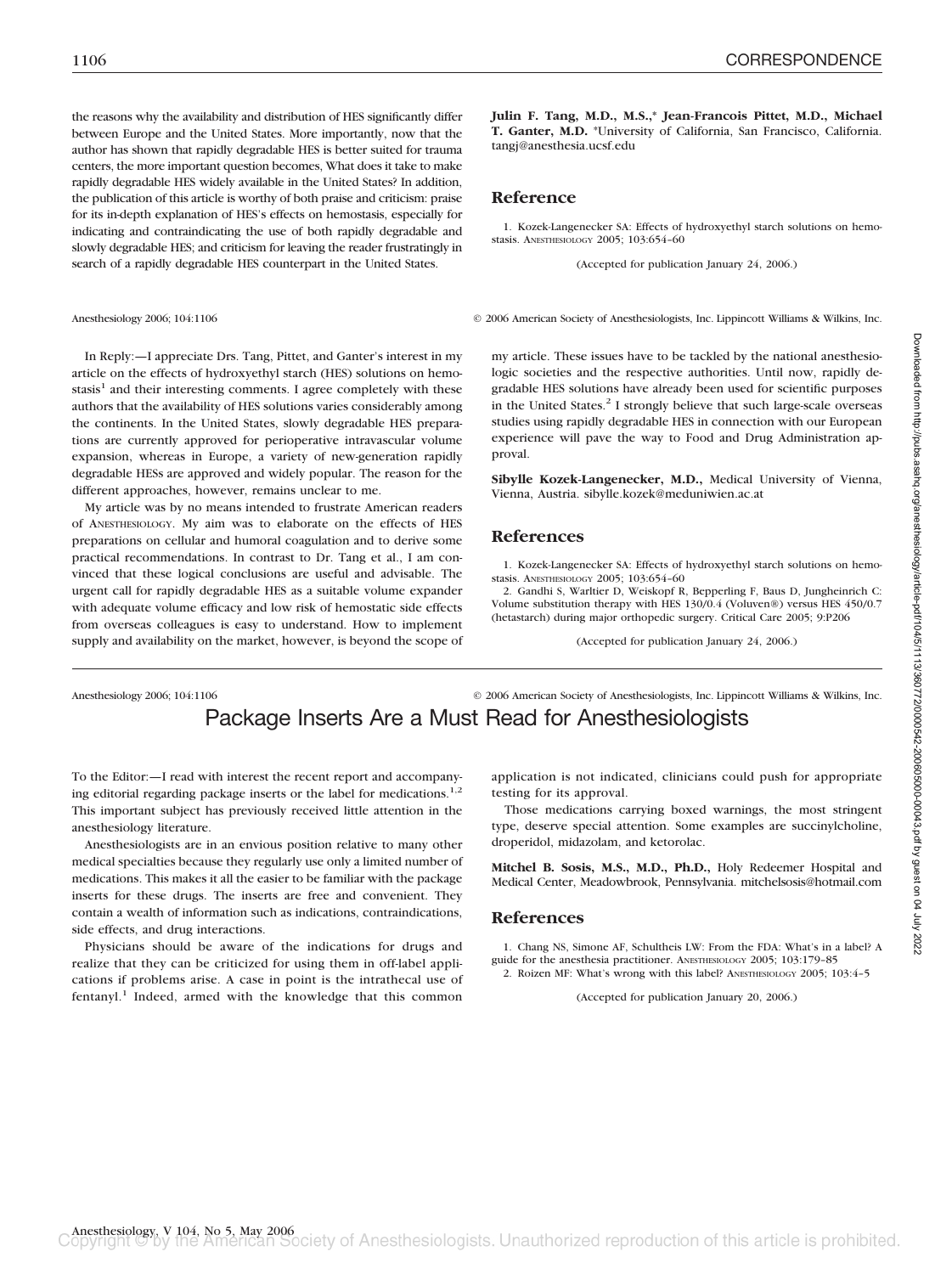Anesthesiology 2006; 104:1107 © 2006 American Society of Anesthesiologists, Inc. Lippincott Williams & Wilkins, Inc.

## Drug Labels Should Evolve with Medical Knowledge

To the Editor:—The recent article about drug labels and the accompanying editorial<sup>1,2</sup> were factual and well written. However, a major flaw in the drug labeling and package insert process is that it is virtually static. Most physicians will not refer to a textbook that is more than 5 yr old. Why spend time reading a package insert that you know has not been updated for 10 or 20 yr?

There have been occasional instances of new risks or dangers being amended to the package insert or the label. Adding a new indication, however, is virtually impossible; especially if the medication is near the end of its patent. A pharmaceutical company would prefer to synthesize a congener or concoct a new formulation and market this as a "new" drug before they would add a new indication to an existing drug. The difficulties that we in the United States have encountered with spinal bupivacaine are an excellent example of this regrettable phenomenon.<sup>3</sup>

When bupivacaine was first brought to market in the United States in 1963, it bore a bold "Not for Spinal Use" warning on the label. The motivation for this warning is now lost in the fog of time. Although bupivacaine is the most widely used spinal anesthetic in the world, bottles of bupivacaine still bear the "Not for Spinal Use" caveat in the United States. The same bottle in Canada does not have this warning. It is true that a physician may use the drug off-label, but most anesthesia physicians in the United States are reticent to contravene the bold "Not for Spinal"

warning as an off-label application. Rather than petition the Food and Drug Administration to remove the "Not for Spinal" warning, the US manufacturers obtained Food and Drug Administration approval to market a "new drug," Spinal Marcaine, which is simply the same drug packaged in a 2-ml ampule rather than in a 30-ml single-use vial.

It probably makes sense for pharmaceutical companies and the Food and Drug Administration to prepare the initial label and package insert for a new drug. For established medications, the US government should amend the regulatory process. At regular intervals after a medication's initial approval (e.g., 7–10 yr), an independent panel of experts should be convened to update the package insert and label, based on current medical knowledge.

**Richard K. Baumgarten, M.D.,** Farms Anesthesia and Pain Management, P.C., Grosse Pointe Farms, Michigan. rkbaumgarten@comcast.net

### **References**

1. Chang NS, Simone AF, Schulteis LW: From the FDA: What's in a label? A guide for the anesthesia practitioner. ANESTHESIOLOGY 2005; 103:179–85

2. Roizen MF: What's wrong with this label? ANESTHESIOLOGY 2005; 103:4–5 3. Baumgarten RK: Regulatory agencies should reassess all local anesthetics for spinal use (letter). Anesth Analg 1995; 80:431

(Accepted for publication January 20, 2006.)

Anesthesiology 2006; 104:1107 © 2006 American Society of Anesthesiologists, Inc. Lippincott Williams & Wilkins, Inc.

Labeling (Package Insert): Meaning\* by the Food and Drug Administration of Not Recommended, Not Indicated, and Off-label Use

To the Editor:—The article from the Food and Drug Administration (FDA) by Chang et al.<sup>1</sup> was erudite. And it stated, "The views . . . do not necessarily reflect those of the Food and Drug Administration." However, in my opinion, shouldn't it have alerted anesthesia practitioners to the FDA's interpretation of these terms?

In 1983, Patricia H. Russell, M.D. (deceased, Acting Director of the Division of Surgical-Dental Drug Products, Office of Drug Research and Review, Center for Drugs and Biologics, Department of Health and Human Services, Public Health Services, Food and Drug Administration, Rockville, Maryland), stated, (1) "Not recommended and contraindicated as viewed by the FDA are close to being synonymous"; (2) "Not indicated and not recommended is 'virtually' saying the same thing";  $(3)$  "... not indicated is simply that the drug is not indicated for that particular use because nobody has studied it in that particular use"; and (4) "Not recommended puts the onus squarely back on the practitioner in that we are saying that we (FDA) cannot recommend

the use of the drug."<sup>2</sup> In regard to "off-label use," she stated,  $(1)$  "... if you feel that you can justify the use of that (not indicated, not recommended) drug by putting a note on the chart and defining why it is you are using the drug in that particular patient, then the responsibility is yours," and (2) "To study a drug for a new use requires they (anesthesia practitioners) or the pharmaceutical company submits to the FDA an IND (investigational new drug) application.<sup>"2</sup>

Are these quotes still valid, has the FDA officially restated them, and if so, where?

**Daniel C. Moore, M.D.,** Virginia Mason Medical Center, Seattle, Washington. daniel.moore@vmmc.org

### **References**

1. Chang NS, Simone AF, Schultheis LW: From the FDA: What's in a label? A guide for the anesthesia practitioner. ANESTHESIOLOGY 2005; 103:179–85

2. Department of Health and Human Services, Public Health Department, Food and Drug Administration (FDA), Anesthetic and Life Support Drugs Advisory Committee, Fifth Meeting. Vol II. Wednesday, October 5, 1983, transcript page II-14–16

(Accepted for publication January 20, 2006.)

After numerous attempts to acquire a reply to these three letters, they are being published without a response. —Michael M. Todd, M.D., Editor-in-Chief

<sup>\* &</sup>quot;Meaning: something interpreted to be the intent, goal or end." Webster's II New Riverside University Dictionary. Boston, Riverside, Houghton Mifflin, p 736.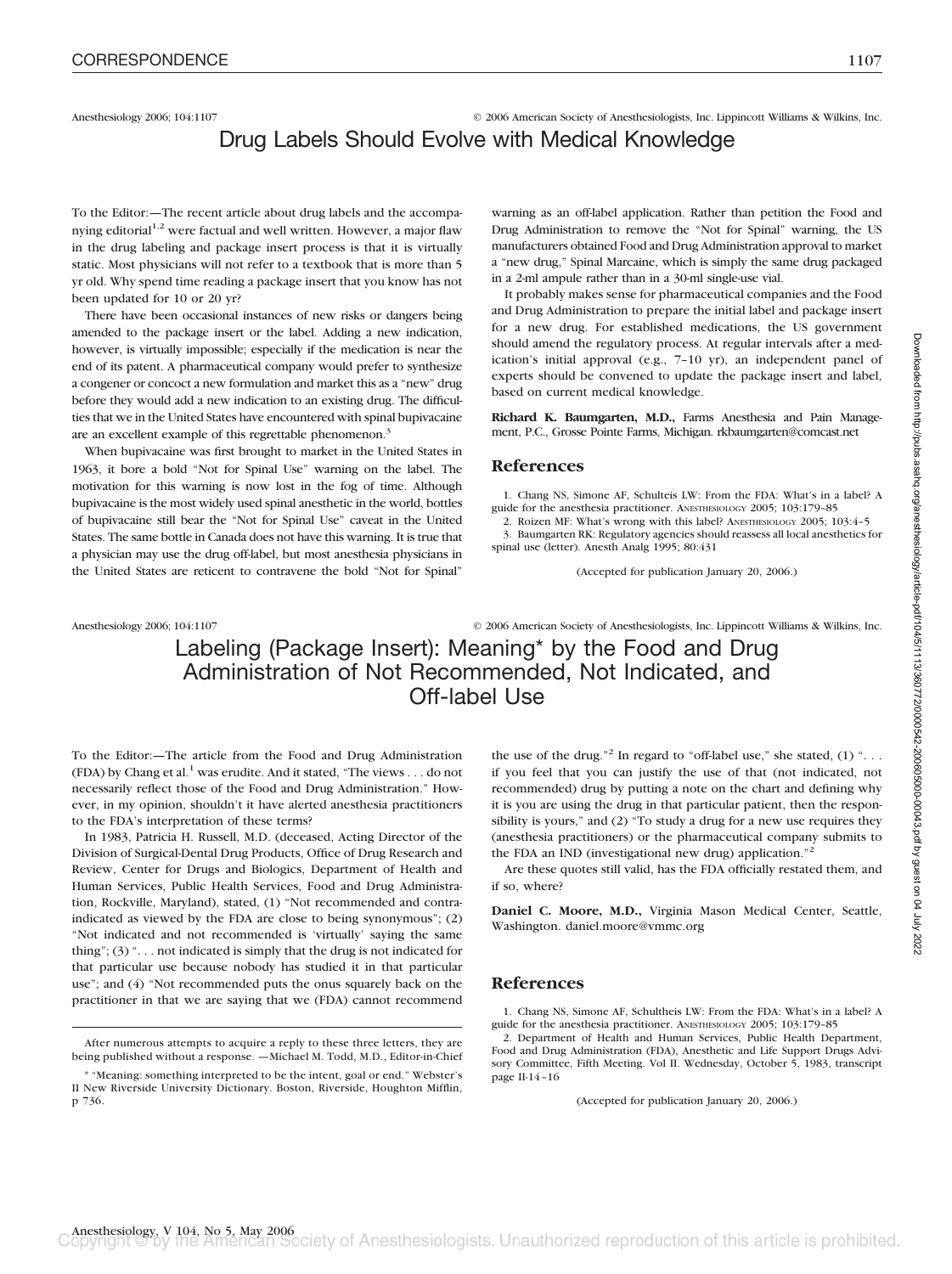Anesthesiology 2006; 104:1108 © 2006 American Society of Anesthesiologists, Inc. Lippincott Williams & Wilkins, Inc.

# Botulinum Toxin Type A Therapy and Human Serum Albumin

To the Editor:—This letter is in reference to the recent article on the use of botulinum toxin type A (Botox®; Allergan Inc., Irvine, CA) in the role of chronic myofascial pain and the corresponding editorial.<sup>1,2</sup> Although the use of Boto $x^{\circledast}$  is regarded as a safe therapy for many patients,3,4 it is our concern that Botox® contains 0.5 mg human serum albumin per 100-U vial and that this is not often discussed in the literature despite increasing usage.<sup>5</sup> Other preparations of botulinum toxin used in the world today also contain some amount of human serum albumin (Dysport®; Ipsen Ltd., Berkshire, United Kingdom, and Myobloc®; Elan Pharmaceuticals, Cambridge, MA).6

The human albumin used in Botox® is purchased from a division of the Bayer Corporation (Leverkusen, Germany). Measures taken to prevent disease transmission to humans include screening of donors, plasma testing for human immunodeficiency virus (HIV) and hepatitis B, and pasteurization of the albumin preparation. Therefore, the risk of transmitting viruses such as hepatitis A, B, and C, non-A non-B hepatitis (NANB), and HIV is considered extremely remote. There still exists an extremely remote possibility that some prion causing disease such as Creutzfeldt-Jakob or variant Creutzfeldt-Jakob may be transmitted in the preparation because prions are not inactivated by current sterilization methods.<sup>6</sup> Bayer corporation also produces Plasbumin® (human albumin) as a plasma substitute, and there is a clear statement on its product monograph that no case of viral or prion disease transmission has ever been documented with its use.

With the injection of human albumin, there is a possibility of inducing a hypersensitivity reaction resulting in symptoms such as fever, chills, urticaria, malaise, nausea, rash, and asthenia. The product monograph for Botox® indicates that the drug is contraindicated if a patient has a "... known hypersensitivity to any ingredient in the formulation,"7 and therefore, patients should be questioned about previous exposure to human albumin or albumin transfusions.

A survey of four other clinicians in our pain clinic indicated that although most knew there was albumin in each vial of Botox®, none knew

In Reply:—Thank you for the opportunity to provide a response to Dr. Tumber's letter (Botulinum Toxin Type A Therapy and Human Serum Albumin). Dr. Tumber has correctly identified the continuing need to educate patients on human serum albumin (HSA). As with any drug product or excipient, proper education and dissemination of information to patients is the basis for appropriate and ethical clinical practice. This is particularly important in regard to products derived from human tissue, such as HSA. It is for this reason that HSA has undergone intense scrutiny to ensure its safe use in clinical practice.

The concerns of Dr. Tumber focus mainly on two issues: hypersensitivity reactions and viral and prion transmission. Each of these issues will be addressed in this letter.

Each 100-U vial of Botox® (Allergan, Inc. Irvine, CA) contains 100 U purified botulinum toxin type A neurotoxin complex, 0.5 mg human albumin, and 0.9 mg sodium chloride in a sterile, vacuum-dried form without a preservative. The HSA used in Botox® is purchased from

The above letter was sent to the authors of the referenced report. The authors did not feel that a response was required. —Michael M. Todd, M.D., Editor-in-Chief

Talecris Albumin Products brochure. Available at: http://www.plasbumin. com/web\_docs/BRCH\_Safety.pdf. Accessed November 10, 2005.

The author thanks Talecris Biotherapeutics, Inc., Research Triangle Park, North Carolina.

exactly how much was in each vial, nor were any of the clinicians informing their patients of its presence. Obviously, a Jehovah's Witness patient would want to know about the human albumin and would likely refuse treatment with this product. Further, we believe that all patients should be informed about the presence of human albumin in botulinum toxin therapy as part of their informed consent. Some non–Jehovah's Witness patients may have a psychological and emotional reaction to the knowledge they are being injected with a blood product, although it is unlikely to create any adverse effect by its presence. We propose that this concern should be addressed before therapy with botulinum toxin and that medical literature should highlight this issue because dissemination of this information is vital to ethical practice.

**Paul S. Tumber, M.D., F.R.C.P.C.,\* Ihab Louis, M.B.B.Ch.** \*Toronto Western Hospital, University Health Network, University of Toronto, Toronto, Ontario, Canada. paul.tumber@uhn.on.ca

### **References**

1. Ferrante FM, Bearn L, Rothrock R, King L: Evidence against trigger point injection technique for the treatment of cervicothoracic myofascial pain with botulinum toxin type A. ANESTHESIOLOGY 2005; 103:377–83

2. Abram SE: Does botulinum toxin have a role in the management of myofascial pain? ANESTHESIOLOGY 2005; 103:223–4

3. Mejia NI, Yuong KD, Jankovic J: Long-term botulinum toxin efficacy, safety, and immunogenicity. Mov Disord 2005; 20:592–7

4. Naumann M, Jankovic J: Safety of botulinum toxin type A: A systematic review and meta-analysis. Curr Med Res Opin 2004; 20:981–90

5. Noonan D, Adler J: The Botox boom. Newsweek 2002; 139:50–6, 58

6. Malhotra R, Huilgol SC, Selva D: Botulinum toxin and human serum albumin. Arch Ophthalmol 2003; 121:1661–2

7. Botox® (botulinum toxin type A) package insert. Irvine, CA, Allergan Pharmaceuticals, October 2004

(Accepted for publication January 23, 2006.)

Anesthesiology 2006; 104:1108–9 © 2006 American Society of Anesthesiologists, Inc. Lippincott Williams & Wilkins, Inc.

Talecris Biotherapeutics, Inc. (Research Triangle Park, NC), who acquired the contributed assets of the worldwide plasma business from the Biologic Products Division of Bayer HealthCare AG (Berkeley, CA) and became operational April 1, 2005.

\*Although it would be difficult to distinguish between hypersensitivity reactions to botulinum toxin and HSA, both Botox® and Plasbumin® (Talecris Biotherapeutics, Inc., Research Triangle Park, NC) product monographs mention the rarity of hypersensitivity reactions.1,2 The Botox® product monograph states, "Serious and/or immediate hypersensitivity reactions have been rarely reported. These reactions include anaphylaxis, urticaria, soft tissue edema, and dyspnea." The Plasbumin®-25 monograph states, "Adverse reactions to albumin are rare. Such reactions may be allergic in nature or due to high plasma protein levels from excessive albumin administration. Allergic manifestations include urticaria, chills, fever, and changes in respiration, pulse and blood pressure."

The expected plasma levels reached after both Plasbumin® and Botox® administration would be quite different. Plasbumin® is packaged as 5%, 20%, and 25% formulations (5–25 g/100 ml) and is administered intravenously. Although no pharmacokinetic information for HSA is included in the product labeling, the expected plasma levels of HSA after Plasbumin<sup>®</sup> administration would be several orders of magnitude higher than after an intramuscular or intradermal Botox<sup>®</sup> injection containing 0.5 mg HSA per 100 U. Although any given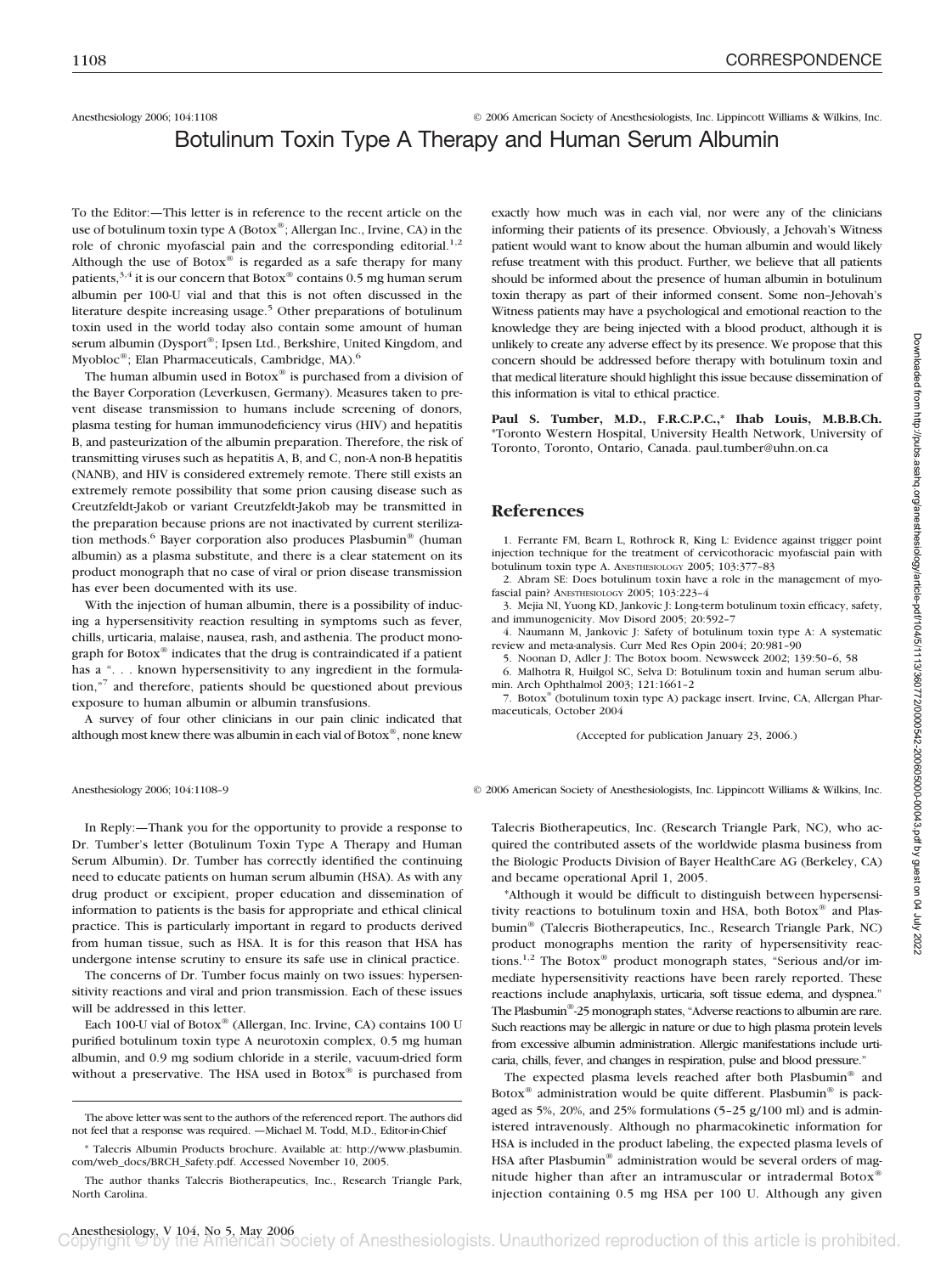patient has the potential to have a hypersensitivity reaction to any drug or excipient, these occurrences, regardless of cause, are rarely reported with Botox®.

The safety of HSA in clinical practice has been well documented. Correctly pasteurized HSA preparations have an excellent safety record in regard to virus and prion protein transmission (Bayer HealthCare written communication, November 2005). Safety and quality of the product are ensured through complete screening and documentation of donors, purification and viral-removal procedures, and extensive pathogen detection assays.

The plasma used by Talecris Biotherapeutics is source plasma from US donors that meets all US license criteria for source plasma, as specified in the US Code of Federal Regulations. Individual donations and plasma pools are screened and must be found nonreactive or negative for numerous viruses and antigens, including the hepatitis B virus antigen, human immunodeficiency virus (HIV)-1 p24 antigen, and antibodies to both HIV and hepatitis C virus. Donated plasma is also screened using viral nucleic acid testing for HIV, hepatitis B and C viruses, and parvovirus B19 genetic material. Each donation is also required to be less than or equal to two times the upper limit of the normal range for alanine aminotransferase levels using Food and Drug Administration–approved test methods.

A high margin of safety from the risk of viral transmission is achieved by using a combination of virus removal by means of the Cohn fractionation process (including cold ethanol precipitation, centrifugation, and/or filtration of human plasma) and inactivation through chemical treatment and pasteurization for 10 h at 60°C. These specific manufacturing steps are reported to be capable of eliminating and inactivating a wide range of viruses and have been demonstrated to remove spiked hamster-adapted scrapie prion protein and transmissible spongiform encephalopathy infectivity. To confirm removal of pathogenic prion proteins during the manufacturing process, a patented Western blot assay was developed that has confirmed the removal of spiked transmissible spongiform encephalopathy infectivity.

On August 17, 1999, the Food and Drug Administration issued a Guidance for Industry regarding precautionary measures to reduce the risk of possible transmission of Creutzfeldt-Jakob disease and new variant Creutzfeldt-Jakob disease to recipients of blood products.3 The guidance document notes that plasma derivatives are unlikely to transmit disease in humans because of (1) the dilution factor of the infec-

tious agent in a large plasma pool, (2) the less efficient intravenous and intramuscular route of inoculation, and (3) the rigors of the plasma pool manufacturing process. The document also states that no transmission of Creutzfeldt-Jakob or new variant Creutzfeldt-Jakob disease by human blood products or plasma derivatives has been documented to date. We are not aware of any subsequent reports of the transmission of any viral or prion disease associated with the use of HSA. As a precaution, the following warning statement appears on all products containing plasma-derived albumin:

This product contains albumin, a derivative of human blood. Based on effective donor screening and product manufacturing processes, it carries an extremely remote risk for transmission of viral diseases. A theoretical risk for transmission of Creutzfeldt-Jakob disease (CJD) also is considered extremely remote. No cases of transmission of viral diseases or CJD have ever been identified for albumin.

Bayer first licensed albumin on October 21, 1942. It is estimated that between 1980 and 1991, approximately 20 million individuals received 951 tons of albumin and plasma protein fractions. To date, there has not been a single, confirmed, documented case of viral or prion transmission to any recipient of albumin reported to Talecris.

We appreciate the concern on the part of Dr. Tumber regarding this issue and would like to reiterate that despite the proven safety record of HSA, proper awareness on the part of both physician and patient is necessary for ethical medical treatment with Botox®.

**Wes Cetnarowski, M.D., Chris Dadas, Pharm.D.\*** \*Allergan, Inc., Irvine, California. dadas\_christopher@allergan.com

### **References**

1. BOTOX® (Botulinum Toxin Type A) Purified Neurotoxin Complex, US complete prescribing information. Irvine, CA, Allergan, Inc. Revised July 2004 2. Plasbumin®-25, Albumin (Human) 5%, USP complete prescribing information. Research Triangle Park, NC, Talecris Biotherapeutics, Inc. Revised January 2005

3. US Department of Health and Human Services (USDHHS), Food and Drug Administration (FDA), Center for Biologics Evaluation and Research (CBER): Guidance for Industry: Revised Precautionary Measures to Reduce the Possible Risk of Transmission of Creutzfeldt-Jakob Disease (CJD) and New Variant Creutzfeldt-Jakob Disease (nvCJD) by Blood and Blood Products. Rockville, MD, USDHHS, FDA, CBER. August 1999

(Accepted for publication January 23, 2006.)

Anesthesiology 2006; 104:1109–10 © 2006 American Society of Anesthesiologists, Inc. Lippincott Williams & Wilkins, Inc. The Datex-Ohmeda M-NMT Module: A Potentially Confusing User Interface

*To the Editor:*—A recent editorial in this journal has suggested that

". . . it is time to... introduce objective neuromuscular monitoring in all operating rooms, not just those occupied by researchers and aficionados of muscle relaxants.... objective neuromuscular monitoring is an evidence-based practice and should consequently be used whenever a nondepolarizing neuromuscular blocking agent is administered.... there are strong reasons to believe that its use can improve patient outcome."1

Our department strongly supports this position and recently introduced one such monitor, the S/5 M-NMT NeuroMuscular Transmission Module (Datex-Ohmeda, Madison, WI) into all of our operating rooms. Although we are generally pleased with this device, we have identified one aspect of the user interface that delivers a confusing message to the clinician. We

Support was provided solely from institutional and/or departmental sources.

think this issue may have clinical ramifications and is important enough that an alert to other users of this module is warranted.

The M-NMT's transducer (MechanoSensor; Datex-Ohmeda) consists of a strip of piezoelectric polymer that is applied to a boomerangshaped spring, which is placed between the thumb and the forefinger. Mechanical movement of the thumb results in a redistribution of the electrical charge on the sensor membrane, a change that can be quantitated. The M-NMT is a movement sensor, and the method is not acceleromyography. To differentiate this monitoring approach from acceleromyography, the company refers to their monitor as using kinemyography. The calculated train-of-four (TOF) ratio is displayed numerically (as a percent) on the patient monitor (S/5 Anesthesia Monitor; Datex-Ohmeda). In addition, the unit displays a bar graph of all four responses so that this ratio may be appreciated visually.

Unfortunately, the bar graph and the displayed TOF ratio may appear to disagree (fig. 1). It is a common occurrence during recovery of nondepolarizing neuromuscular block to encounter a numeric TOF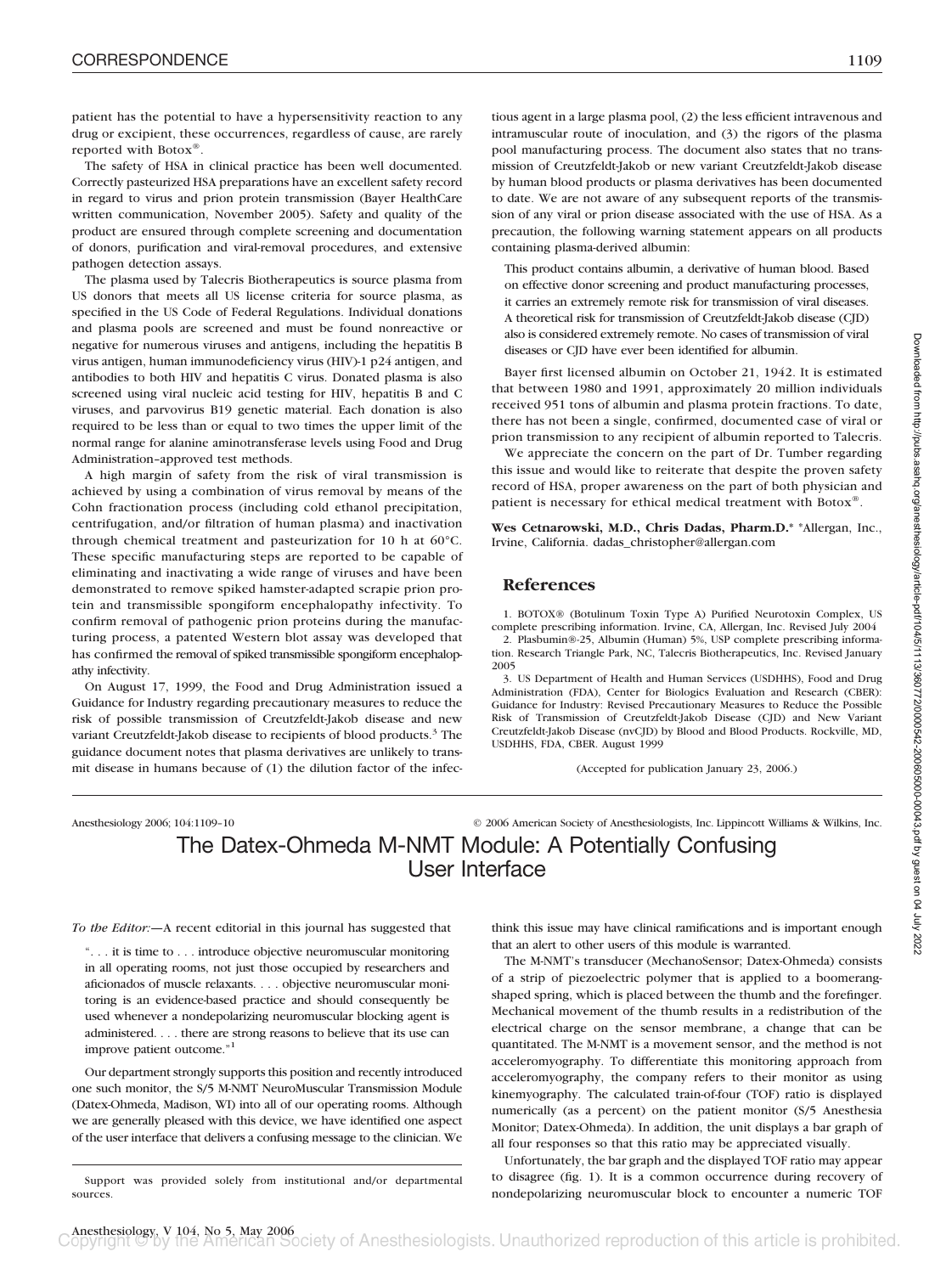

**Fig. 1. Photograph of a M-NMT module display from the patient monitor. Note that the numeric train-of-four (TOF) ratio is 67%, but the bar graph shows a total absence of fade.**

ratio indicative of inadequate recovery (e.g.,  $\leq 0.70$ ) at a time when all four responses displayed graphically appear identical. The clinician who merely glances at the bar graph without reading the displayed value may incorrectly assume that neuromuscular recovery is complete when this is clearly not the case. The explanation for this disparity between the displayed graphic and numerical values follows.

In the absence of neuromuscular block, repeated rapid indirect muscle stimulation produces a steady increase in mechanical twitch height. This is a function of altered muscle contractility and is unrelated to changes in neuromuscular transmission. This phenomenon is known as the "staircase effect."2 Therefore, after 10–15 min of TOF stimulation control, T1 (twitch height) may increase by 50–100%. In the research setting, this is why investigators wait several minutes before doing a final calibration of their baseline values. However, in the clinical setting, anesthesiologists rarely if ever take this effect into account. The usual sequence is (1) induce anesthesia, (2) calibrate the M-NMT, and (3) administer muscle relaxant, all within 2 min or less. This failure to establish stabile baseline values usually results in T1 values far in excess of 100% when spontaneous or induced recovery is complete. There-

In Reply:—We thank Dr. Kopman for the user feedback and appreciate the possibility to comment on his reasonable concern about the possible conflict between the bar graph display and numerically expressed train-of-four ratio (TOF%) when the MechanoSensor® (kinemyography) is used to monitor the degree of neuromuscular block with the Datex-Ohmeda (Helsinki, Finland) NMT module (M-NMT). Dr. Kopman suspects that the phenomenon of increased responses is due to the "staircase effect," a typical feature of the acceleromyographic method (e.g., see page 702 in the October 2005 issue of ANESTHESIOLOGY; TOF% is  $> 100\%$  before the block and in full recovery<sup>1</sup>). It is important to note that the technology in the M-NMT module is different than the acceleromyographic method, as Dr. Kopman correctly states. Equally important is to notice that the staircase effect and the fade in the responses are different phenomena.

The measurement of TOF% begins by pressing the Start-up button on the M-NMT module or in the NMT parameter menu. The monitor will start the measurement by automatically setting the stimulus current (maximum 70 mA). With an unrelaxed patient, the TOF% is 100. Nondepolarizing relaxants cause a fade in the responses, indicated by a lower TOF% and a slope in the bar graph. Depolarizing relaxants result in an equal decrease in all responses, without fade. In deep neuromuscular block, the monitor displays the number of detected responses. What Dr. Kopman finds confusing is that in certain situations, the TOF% and the bar graphs seem to give conflicting information. This situation occurs when the reference level is set so that the bar graphs go over the measurement range, i.e., are "chopped off" when the value exceeds 120%. Therefore, the user cannot see the fade. The chopping of the bar graph in the M-NMT is a user interface design inconvenience. Of utmost importance is to note that the TOF% is the primary source of information, and the bar graphs are an additional visual aid.

fore, at the end of the case, the sensor might record the following values: T1  $= 165\%$ , T2  $= 145\%$ , T3  $= 130\%$ , and T4  $= 120\%$  with a calculated TOF ratio of 0.73. This value will be corrected displayed numerically on the monitor screen. However, the bar graph attempts to display the absolute value (relative to control) of all four responses. Unfortunately, all values greater than 120% are truncated or "chopped off" at the top. The result in the above hypothetical case is a bar graph displaying a total absence of fade.

This situation is unsatisfactory for several reasons. Although the T1 value as a percent of control is only displayed in the monitor's display trend mode, values greater than 100% will be confusing to most clinicians. When data that "don't make any sense" are presented to the clinician, there is an understandable tendency to conclude that there must be something wrong with the monitor. If this happens often enough, the offending unit will eventually be destined to occupy to a dusty shelf in a back storage room.

Of greater concern, the conflicting information presented by the monitor may contribute to improper clinical decisions. Some clinicians may opt to believe the bar graph rather than the numerical TOF ratio. The result is failure to antagonize residual block when reversal is clearly indicated. We have found the M-NMT module to be a useful addition to our monitoring armamentarium. However, its current user interface needs to be rethought by the manufacturer.

**Aaron F. Kopman, M.D.,** New York Medical College, Valhalla, New York. akopman@nyc.rr.com

### **References**

1. Eriksson LI: Evidence-based practice and neuromuscular monitoring: It's time for routine quantitative assessment. ANESTHESIOLOGY 2003; 98:1037–9

2. Kopman AF, Kumar S, Klewicka MM, Neuman GG: The staircase phenomenon: Implications for monitoring of neuromuscular transmission. ANESTHESIOLOGY 2001; 95:403–7

(Accepted for publication October 24, 2005.)

Anesthesiology 2006; 104:1110–1 © 2006 American Society of Anesthesiologists, Inc. Lippincott Williams & Wilkins, Inc.

The M-NMT development was based on the Datex Relaxograph®, where the default mode of function depended, after the automatic determination of a supramaximal stimulation current, on the determination of an unrelaxed reference value (Tref). During recovery, the relative behavior of the first response (T1%) to this reference value was calculated and displayed in print. It soon became evident that the electromyographic reference baseline shifted to smaller values within the first 15–20 min of anesthesia and usually stayed at this level until full recovery. This was also explained in the Relaxograph User's Guide published in the 1980s. When force transducers were used with the Relaxograph®, the calibrated baseline tended to grow, and the recovered T1% was well over 100% without fade.<sup>2</sup> These phenomena may result from anesthesia-induced increase in muscular blood flow and temperature.3,4 In addition, the T1% is prone to artifacts, e.g., if the position of the sensor shifts.

Because of ample customer feedback, Datex decided that the TOF% would be the default mode of analysis in the M-NMT. The measurement of TOF% does not require a reference level, because it is the percentage of T4/T1 in each TOF stimulation sequence. During module software development, the search for supramaximal current and determination of the mean reference value during Start-up were not separated. I have, when testing the movement sensor in an unrelaxed patient, been able to ascertain a slight increase in the evoked TOF response (1/20 s) and a gradual increase to around 110% during single stimulation at 1 Hz for several minutes, which apparently represents the original "staircase phenomenon."<sup>5</sup> If one presses the Start-up button and restricts the sensor movement during the determination of the reference level, one can demonstrate how the responses shoot over 120% during unrestricted hand stimulation. Such manipulation is, however, against the manufacturer's instructions of use for the M-NMT.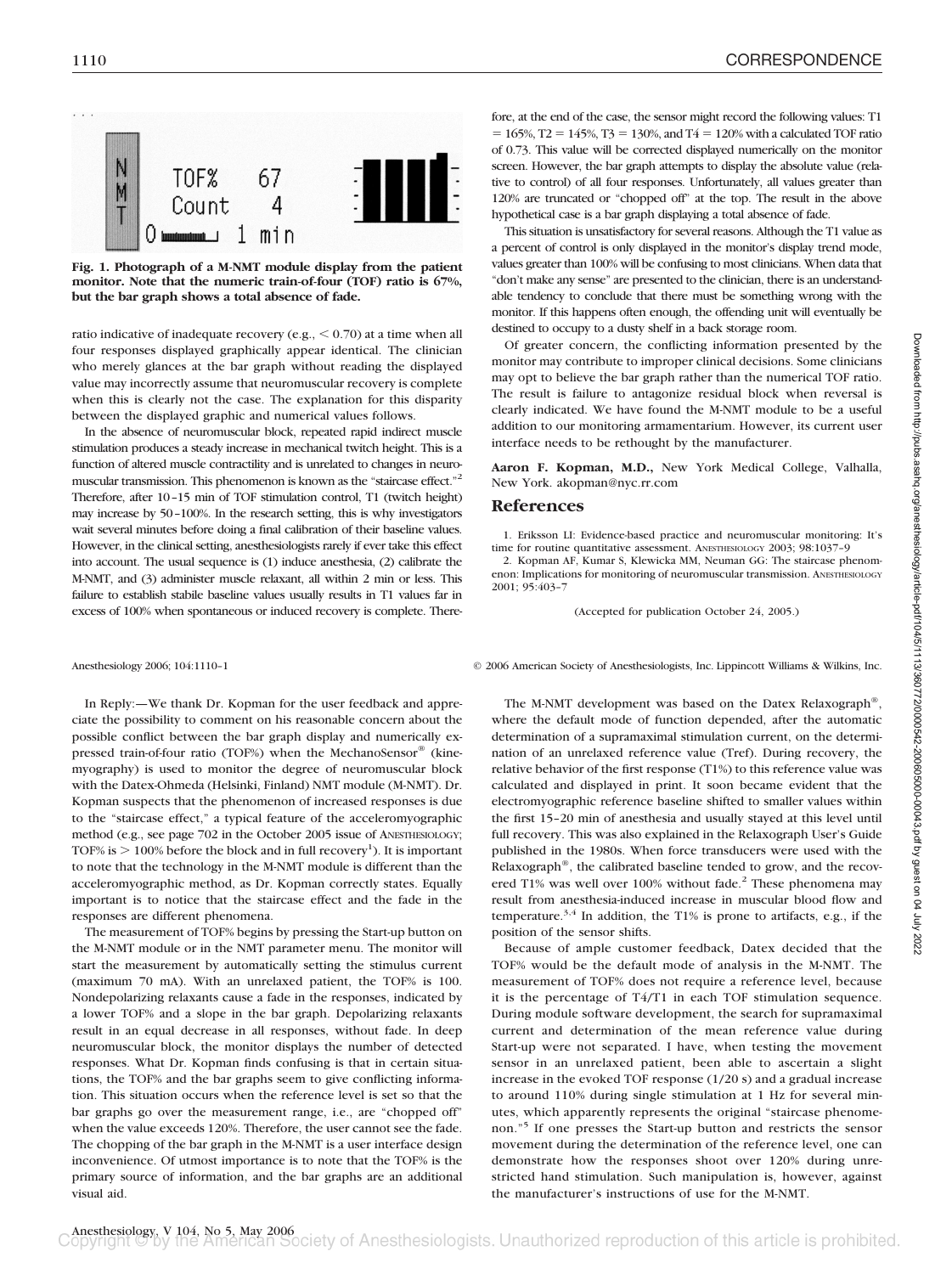A solution for the user interface disagreement reported by Dr. Kopman would be to access the service pages of the S/5 monitor and adjust the NMT parameter settings so that both the display of T1% and the automatic reference search are set to OFF. This causes the monitor to perform the supramaximal current search automatically and to display the bar graphs on a relative scale (T1 is scaled to a fixed value and T2–T4 are scaled relative to the T1 value). The stimulation current can also always be set manually from the NMT parameter menu. The TOF% trend is available on the trend pages, and, if one intends to do serious research, original response values in bits are available using the S/5 Collect program on a standard personal computer or laptop. This data can be further processed in, for example, Excel.

Regarding Dr. Kopman's concern of a possibility of the M-NMT to contribute to improper clinical decisions, we disagree. The users should bear in mind that the TOF% is the primary source of information. The reported phenomenon of the bar graphs "chopping off" at values above 120% is clinically not valid if the measurement is used according to manufacturer's instructions for use.

In conclusion, it is evident that monitoring the level of neuromuscular block has clinical benefits. Quantitative NMT monitoring facilitates optimal and cost-effective administration of neuromuscular blocking agents, enables follow-up and prediction of recovery, and helps in

avoiding residual block. As Dr. Kopman states, with some understanding of the principles in NMT monitoring, the M-NMT can be an important addition to the monitored parameters.

**Markku Paloheimo, M.D., Ph.D., F.E.A.A.,** GE Healthcare Finland Oy, Finland; Eye Hospital, Helsinki University Hospital, Helsinki, Finland. markku.paloheimo@hus.fi

### **References**

1. Gijsenbergh F, Ramael S, Houwing N, van Iersel T: First human exposure of Org 25969, a novel agent to reverse the action of rocuronium bromide. ANESTHE-SIOLOGY 2005; 103:695–702

2. Lee GC, Iyengar S, Szenohradsky J, Caldwell J, Wright PMC, Brown R, Lau M, Luks A, Fisher DM: Improving the design of muscle relaxant studies: Stabilization period and tetanic recruitment. ANESTHESIOLOGY 1997; 86:48-5

3. Santanen OAP, Paloheimo MPJ: Effects of small peripheral temperature changes on the evoked baseline electromyographic response. Acta Anaesthesiol Scand 1999; 43:338–42

4. Kopman AF, Justo MD, Mallhi MU, Abara CE, Neuman GG: The influence of changes in hand temperature on the indirectly evoked electromyogram of the first interosseous muscle. Can J Anaesth 1995; 42:1090–5

5. Kopman AF, Kumar S, Klewicka MM, Neuman GG: The staircase phenomenon: Implications for monitoring of neuromuscular transmission. ANESTHESIOLOGY 2001; 95:403–7

(Accepted for publication October 24, 2005.)

Anesthesiology 2006; 104:1111–2 © 2006 American Society of Anesthesiologists, Inc. Lippincott Williams & Wilkins, Inc.

# Unforeseen Esophageal Misplacement of Airway Exchange Catheter Leading to Gastric Perforation

To the Editor:—We would like to highlight a case of gastric perforation secondary to the misplacement of an airway exchange catheter (AEC).

An AEC was used as a bridge to full extubation in a patient with a known difficult airway secondary to external radiation to the face for an orbital basal cell carcinoma. Uneventful general anesthesia proceeded with an awake fiberoptic intubation using a 7.0-mm singlelumen endotracheal tube. Placement position was verified by visualizing the carina and secured at 22 cm to the lip. Once fully awake with



**Fig. 1. Chest radiograph demonstrating gas under the diaphragm. Note the Cook catheter within the insufflated esophagus which appears to lie within the trachea.**

Support was provided solely from institutional and/or departmental sources.

intact neuromuscular function, the patient was underwent extubation over a 14.0-size Cook AEC (Cook Critical Care, Bloomington, IN) secured with tape at 35 cm at the lips to allow a margin of safety from accidental dislodgment. The patient's vitals were stable throughout emergence and extubation. Oxygen, 2 l/min, was insufflated through the Cook AEC via a Luer connector for transfer to postanesthesia care unit. The patient was noticed to have an occasional belch during transfer. On arrival, oxygen through the Cook AEC was discontinued, and he was placed on oxygen via facemask. The plan was to leave the AEC in place until it was certain that no residual anesthetic was present and the need for reintubation was unlikely.

During his stay in the postanesthesia care unit, the patient was switched from facemask to oxygen through AEC; the reason for this is unclear. Unfortunately, the flow rate of oxygen insufflation at that time



**Fig. 2. Abdominal radiograph demonstrating gastric distension from oxygen insufflation.**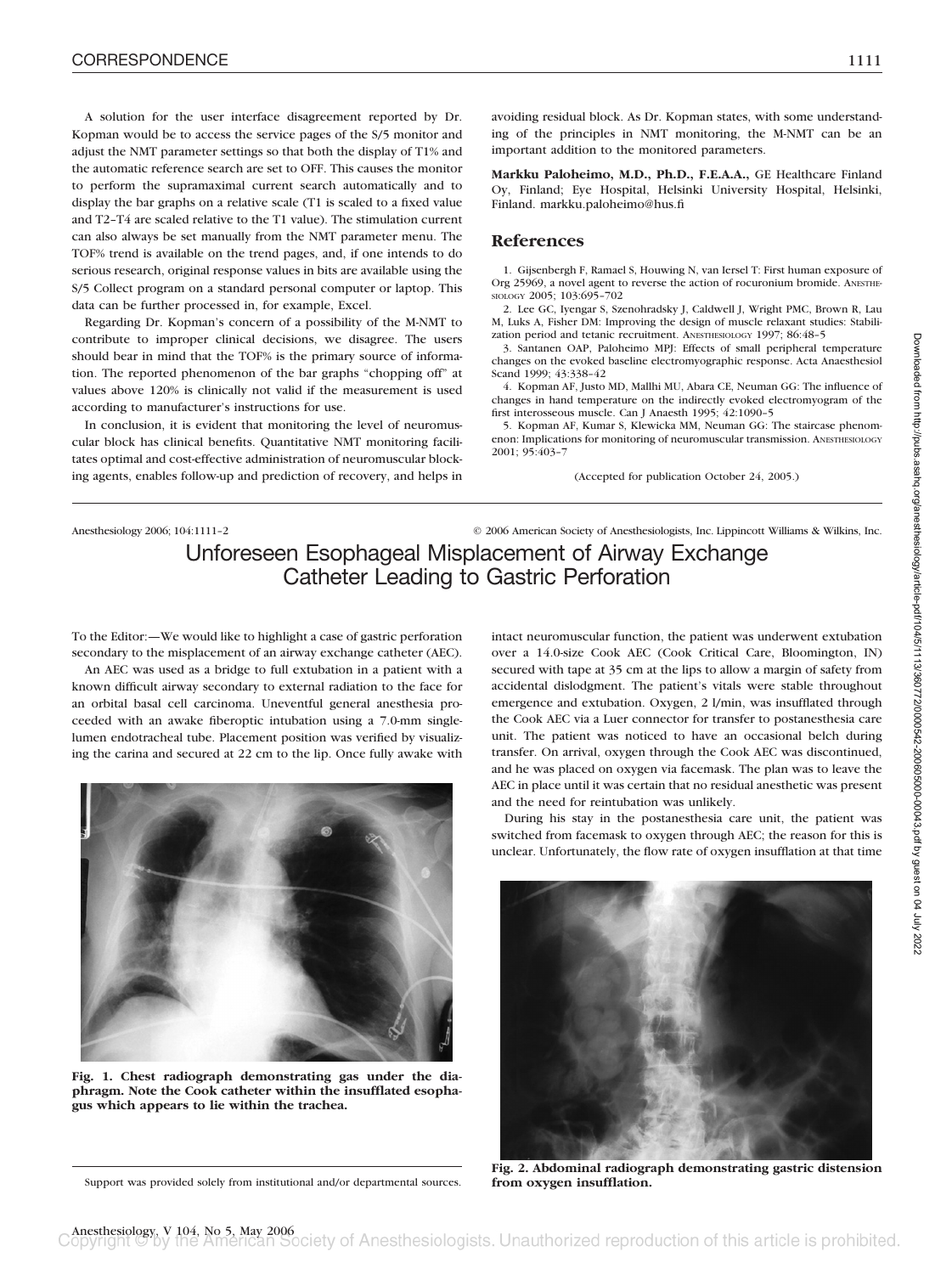was not known. Approximately 1 h into his stay in the postanesthesia care unit, the patient reported pain disproportionate to his surgery. On physical examination, the patient's abdomen was noted to be remarkably distended, associated with belching. Oxygen through the AEC was discontinued. Portable chest (fig. 1) and abdominal (fig. 2) radiographs were ordered, illustrating free air under the diaphragm and massive gastric distention. A surgical consult highlighted the need for emergent surgery for probable gastric perforation. The patient was scheduled to undergo an emergent laparoscopy. On repeat fiberoptic intubation for the subsequent surgery, the AEC was noted to be in the esophagus. Diagnostic laparoscopy revealed a small perforation on the lesser curvature of the stomach consistent with gastric overdistension, which was subsequently repaired laparoscopically. Whether the perforation was caused directly by the device or gastric distension from oxygen insufflation is unknown. The patient subsequently made a full recovery and was discharged from hospital a week later.

The literature suggests four potential risks associated with the use of AECs: misplacement, bronchial or lung trauma, laryngeal trauma, and barotrauma related to jet ventilation.<sup>1,2</sup> This incident illustrates the consequence of unforeseen AEC misplacement. The key issues leading to this complication were as follows: (1) failure to confirm endotracheal placement highlighting the necessity of end-tidal carbon dioxide monitoring (end-tidal monitoring can be facilitated through the Luer

lock mechanism provided with the Cook AEC kit; a lateral chest radiograph may be of some benefit to confirm placement; however, the practicality of this investigation could be debated); (2) belching as an early sign of esophageal placement; (3) the questionable benefit of oxygen insufflation through an AEC (apart from its role as a means for jet ventilation) in a patient able to saturate adequately via facemask; and (4) ensuring appropriate length of placement (in this case, the AEC was inserted too far; the literature recommends 22–25 cm for oral placement and  $27-30$  cm for nasal placement).<sup>1</sup>

In summary, we believe that an AEC should be treated as an endotracheal tube, and its placement should never be assumed to be correct until objective data support that conclusion.

**Douglas Fetterman, M.D., Anna Dubovoy, M.D., Michael Reay, M.D., F.R.C.A.\*** \*University Hospital of Michigan, Ann Arbor, Michigan. mreay@umich.edu

## **References**

1. Loudermilk EP, Hartmannsgruber M, Stoltzfus DP, Langevin PB: A prospective study of the safety of tracheal extubation using a pediatric airway exchange catheter for patients with a known difficult airway. Chest 1997; 111:1660–5

2. Eisenach JH, Barnes RD: Potential disaster in airway management: A misguided airway exchange catheter via a hole bitten into a Univent endotracheal tube. ANESTHESIOLOGY 2002; 96:1266–8

(Accepted for publication January 4, 2006.)

Anesthesiology 2006; 104:1112–3 © 2006 American Society of Anesthesiologists, Inc. Lippincott Williams & Wilkins, Inc.

The Use of Safety Needles in Anesthesia

To the Editor:—The incidence of needlestick injuries is thought to be higher than reported, which has ranged from 14 to 839 injuries per 1,000 healthcare workers annually.<sup>1</sup> In one study, 74% of needlestick injuries were due to incorrect technique.<sup>2</sup> In that study, it was concluded that the injuries could have been prevented by the use of safety needles. In 2001, the Occupational Safety and Health Administration mandated the use of safety needles.

I would like to report our experience with safety needles. When



**Fig. 1. The Portex Needle-Pro needle, with needle protection device intact.**

Support was provided solely from institutional and/or departmental sources.

the Occupational Safety and Health Administration mandated the use of safety needles, we chose the Portex Needle-Pro needle with needle protection device (Keene, NH). This safety needle contains a plastic cover, which is snapped over the needle after its use, with a one-handed technique (fig. 1). However, it was found that the device was bulky to use, and almost all physicians would simply remove the safety device (fig. 2). This led to multiple needlestick injuries. Despite the availability of the safety needle and knowledge of how to use the device, the safety feature was easily eliminated by the physicians using the device.

We then ordered the 18-gauge Blunt fill needle by Becton Dickinson (Franklin Lakes, NJ). Although the tip of the needle is blunt, it can produce a needlestick injury, but it takes much more force. We have had this needle for approximately 1 yr, and have had only



Downloaded from http://pubs.asahq.org/danie/siology/dritiole-pt/fr/13/360772/00000-0042-2006000-00043.pdf by grest on 04 July 2022 Downloaded from http://pubs.asahq.org/anesthesiology/article-pdf/104/5/1113/360772/0000542-200605000-00043.pdf by guest on 04 July 2022

**Fig. 2. The Portex Needle-Pro needle, with needle protection device disassembled.**